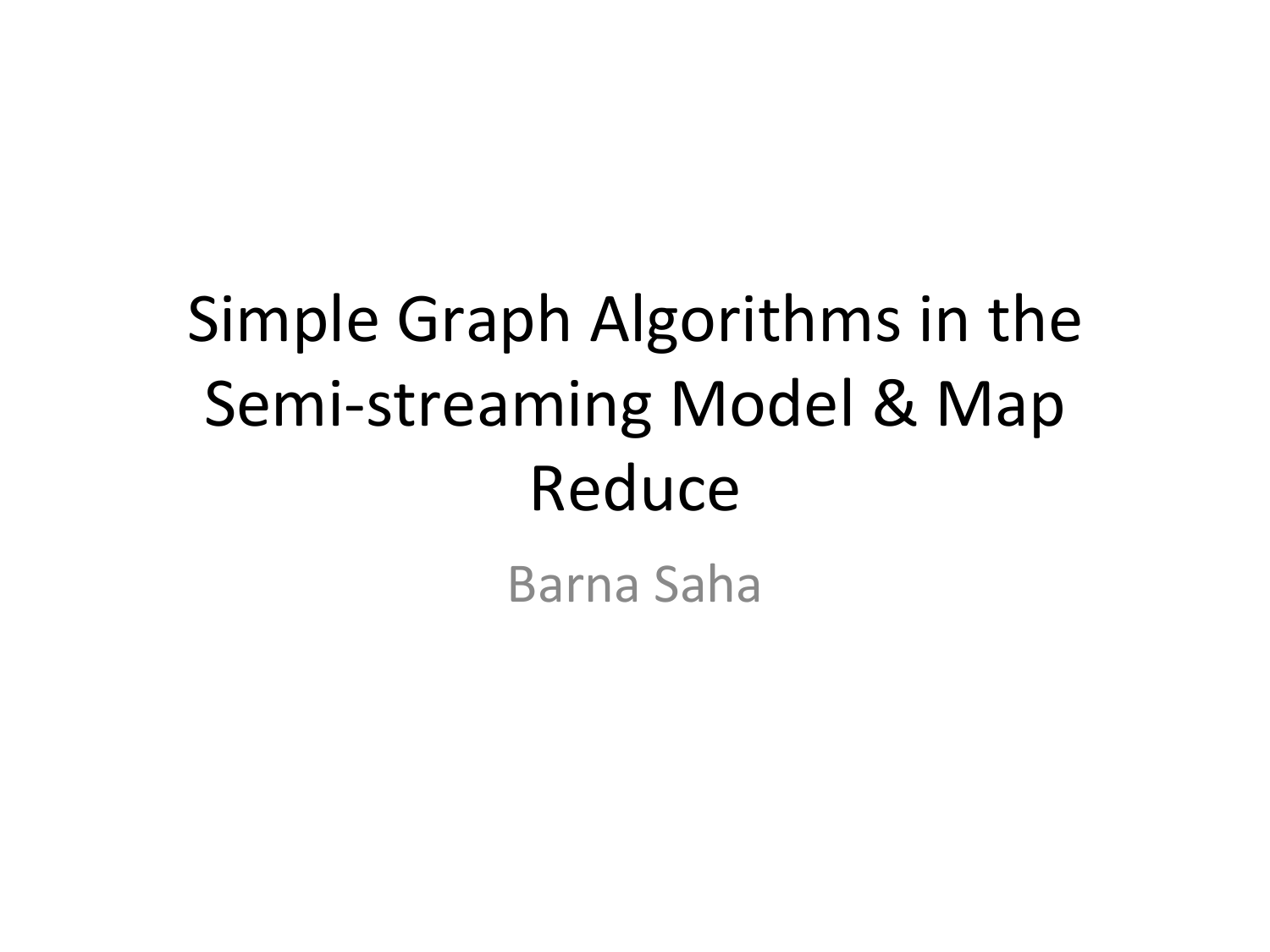#### **Graph Stream**

 $\triangleright$  Consider a stream of *m* edges

$$
\langle e_1, e_2, \ldots \ldots, e_m \rangle
$$

defining a graph G with nodes  $V = [n]$  and  $E = \{e_1, \ldots, e_m\}$ 

- $\triangleright$  Massive graphs include social networks, web graph, call graphs, etc.
- What can we compute about G in  $o(m)$  space?
- ► Focus on semi-streaming space restriction of  $O(n \cdot \text{polylog } n)$  bits.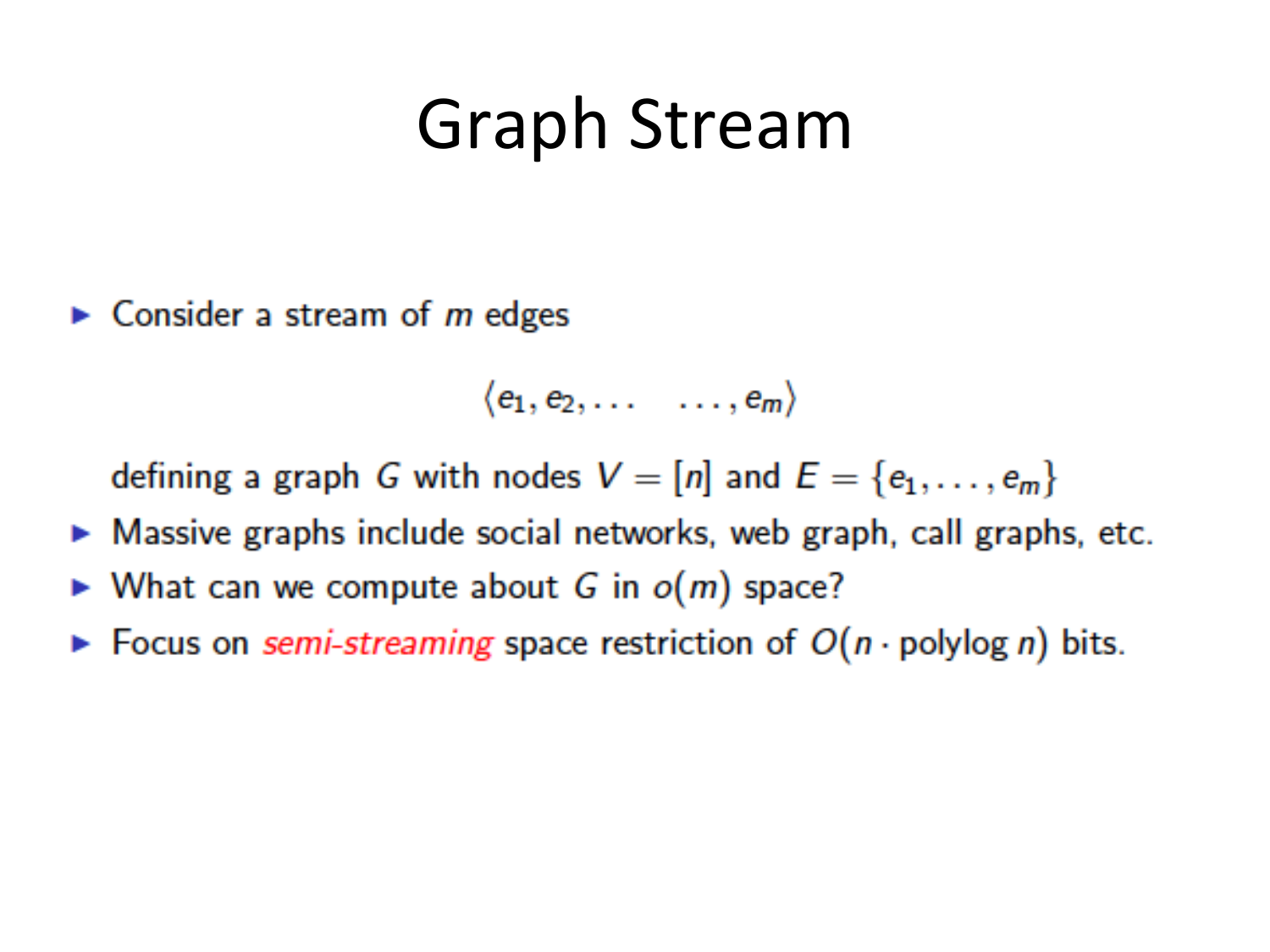## Connectivity

- Goal: Compute the number of connected components.
- Algorithm: Maintain a spanning forest  $F$ 
	- $\blacktriangleright$  F  $\leftarrow \emptyset$
	- For each edge  $(u, v)$ , if u and v aren't connected in F,

$$
F \leftarrow F \cup \{(u,v)\}
$$

 $\blacktriangleright$  Analysis:

- $\triangleright$  F has the same number of connected components as G
- F has at most  $n-1$  edges.
- $\blacktriangleright$  Thm: Can count connected components in  $O(n \log n)$  space.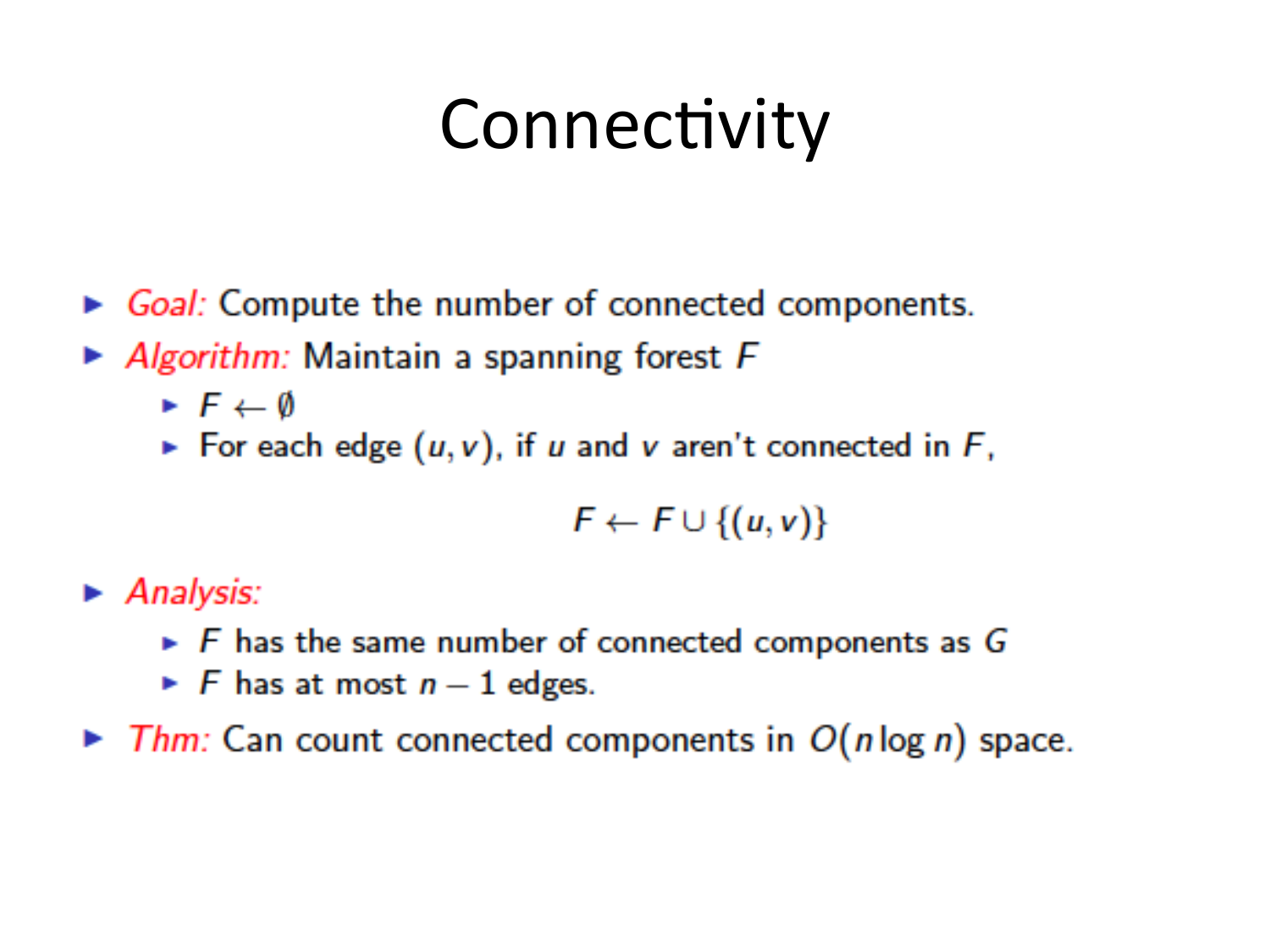#### K-connectivity

- Goal: Check if all cuts are of size at least  $k$ .
- Algorithm: Maintain k forests  $F_1, \ldots, F_k$ 
	- $\blacktriangleright$   $F_1, \ldots, F_k \leftarrow \emptyset$
	- For each edge  $(u, v)$ , find smallest  $i \leq k$  such that u and v aren't connected in  $F_i$ ,

$$
F_i \leftarrow F_i \cup \{(u,v)\}\
$$

If no such *i* exists, ignore edge.

 $\blacktriangleright$  Analysis:

- Each  $F_i$  has at most  $n-1$  edges so total edges is  $O(nk)$
- Example: Min-Cut(V, E)  $k$  iff Min-Cut(V,  $F_1 \cup ... \cup F_k$ )  $k$
- $\blacktriangleright$  Thm: Can check k-connectivity in  $O(kn \log n)$  space.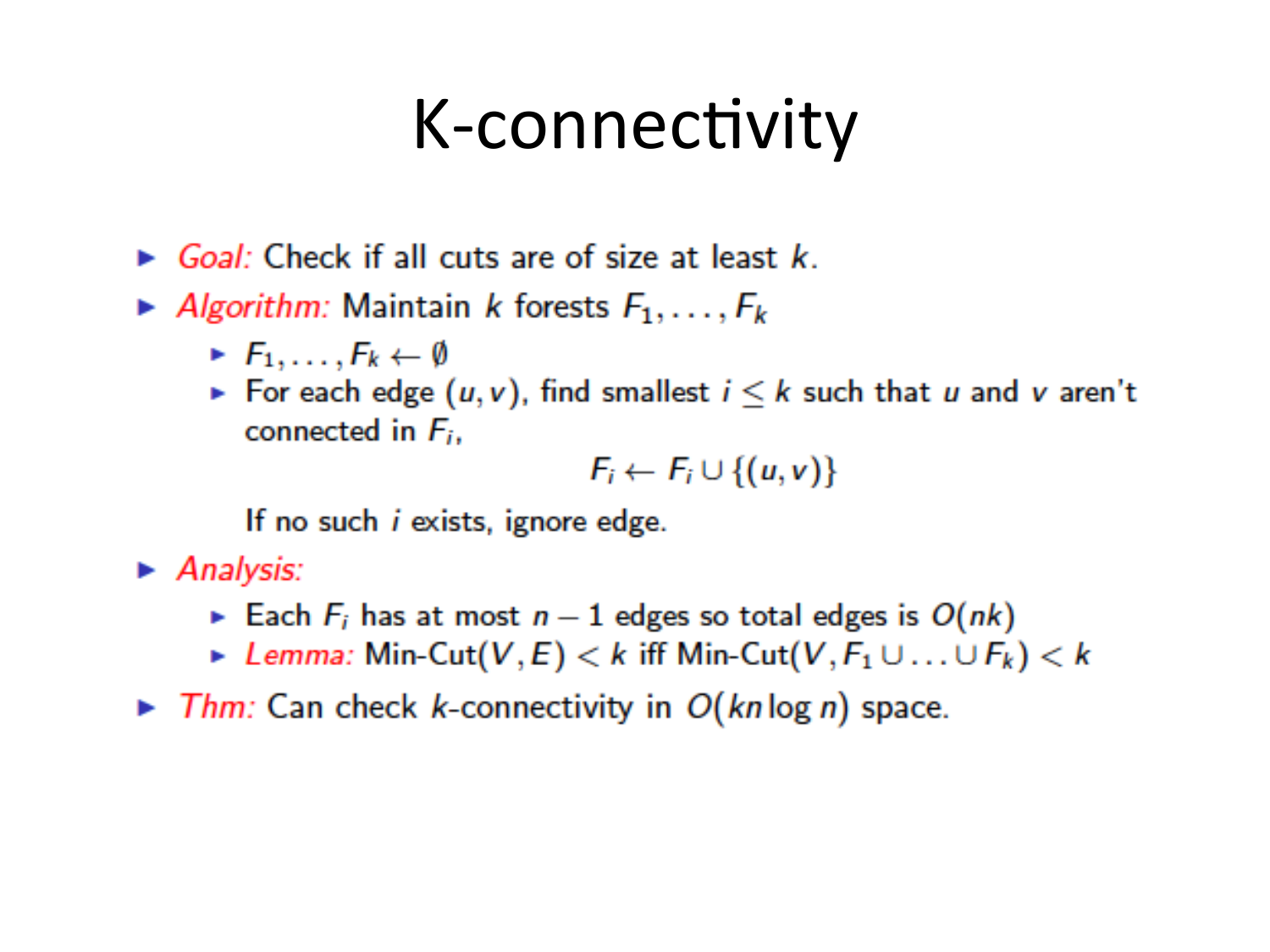## Proof of Lemma

- ► Let  $H = (V, F_1 \cup ... \cup F_k)$  and let  $(S, V \setminus S)$  be an arbitrary cut.
- Since  $H$  is a subgraph:

 $|E_G(S)| \geq |E_H(S)|$ 

where  $E_H(S)$  and  $E_G(S)$  are the edges across the cut in H and G

► Suppose there exists  $(u, v) \in E_G(S)$  but  $(u, v) \notin F_1 \cup ... \cup F_k$ . Then  $(u, v)$  must be connected in each  $F_i$ . Since  $F_i$  are disjoint,

 $|E_H(S)| \geq min(|E_G(S)|, k)$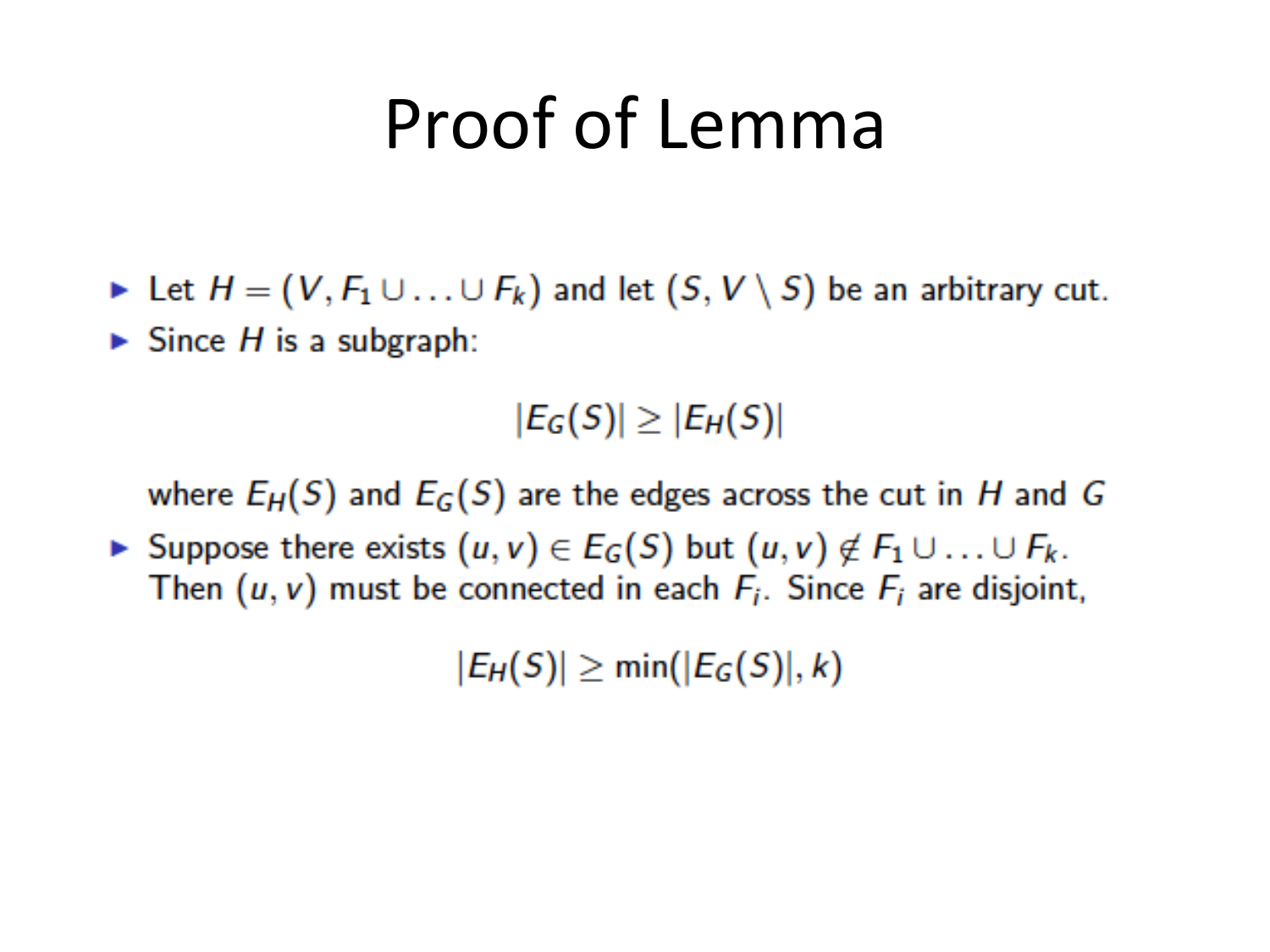## Minimum Spanning Forest

- Goal: Obtain the minimum spanning forest
- Algorithm: Maintain a spanning forest  $F$ 
	- $-$  Initialize  $F \leftarrow \Phi$
	- Edge (u,v) arrives
		- If u and v not connected in  $F$ , insert  $(u, v)$  in  $F$
		- If u and v are connected in  $F$  then include  $(u, v)$  and find the cycle containing it— remove the edge with minimum weight in that cycle
- Analysis
	- $-$  F is a forest
	- If an edge (u,v) is not in F then (u,v) must be the heaviest weight edge in some cycle in <sup>G</sup>
- Thm: Can maintain minimum spanning tree in  $O(n \log(n))$  space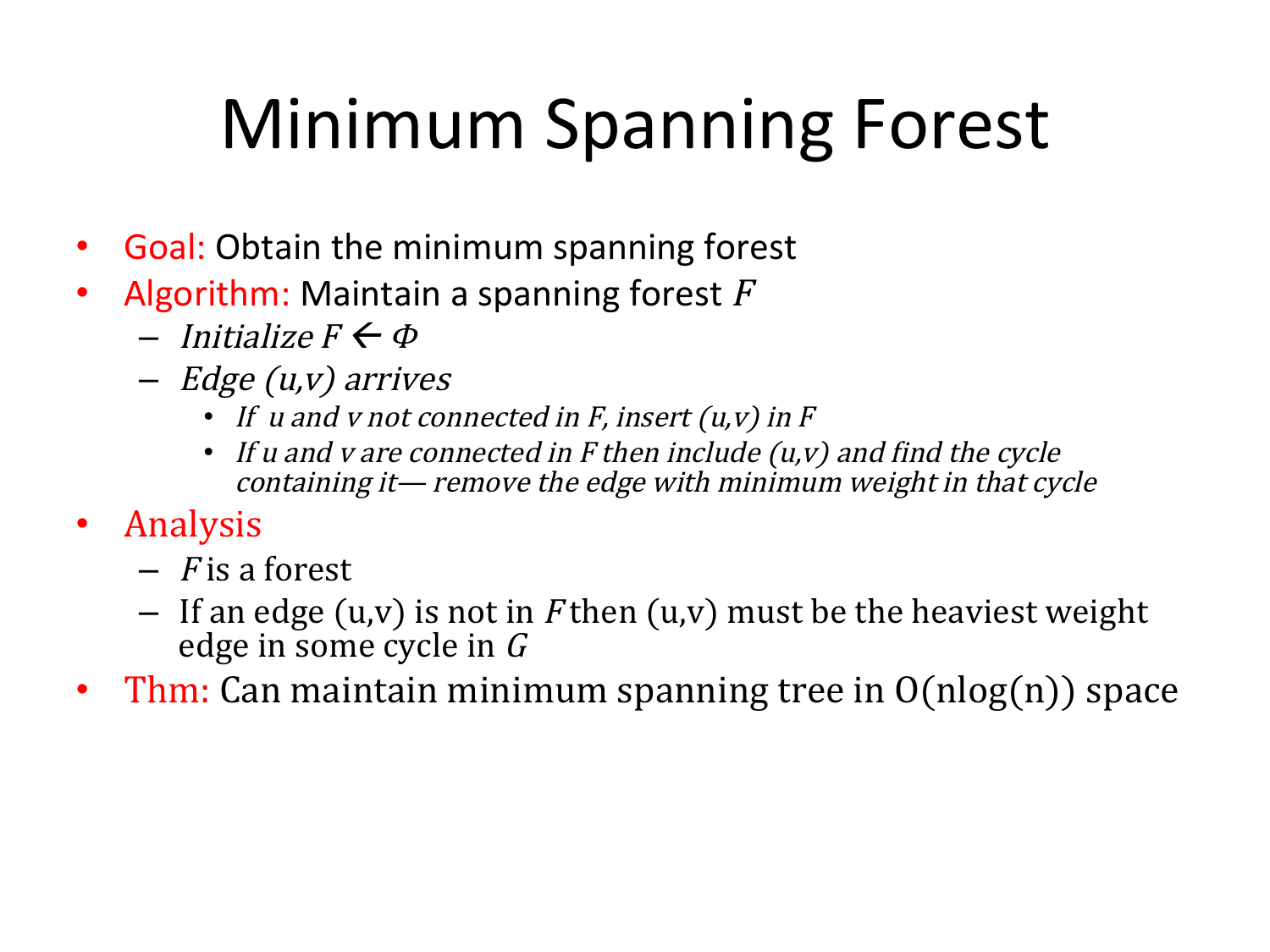## Minimum Spanning Tree in Map Reduce

- Distribute edges randomly to machines. Compute MST on local edges—Combine and Repeat!
- Analysis:
	- Correctness:
		- Use the fact that if an edge is discarded by a machine then it must be the heaviest weight edge in some cycle in a subgraph  $\rightarrow$ heaviest weight edge in that same cycle in the original graph
		- Hence combine and repeat is a valid policy
	- Complexity
		- Number of rounds required is at most  $\lceil \frac{c}{5} \rceil$
		- Number of edges before the 1<sup>st</sup> round  $m_1 = n^{1+c}$
		- Number of edges before the 2<sup>nd</sup> round  $m_2 = (n-1)*n^{c-\epsilon} = n^{1+c-\epsilon}$  and so on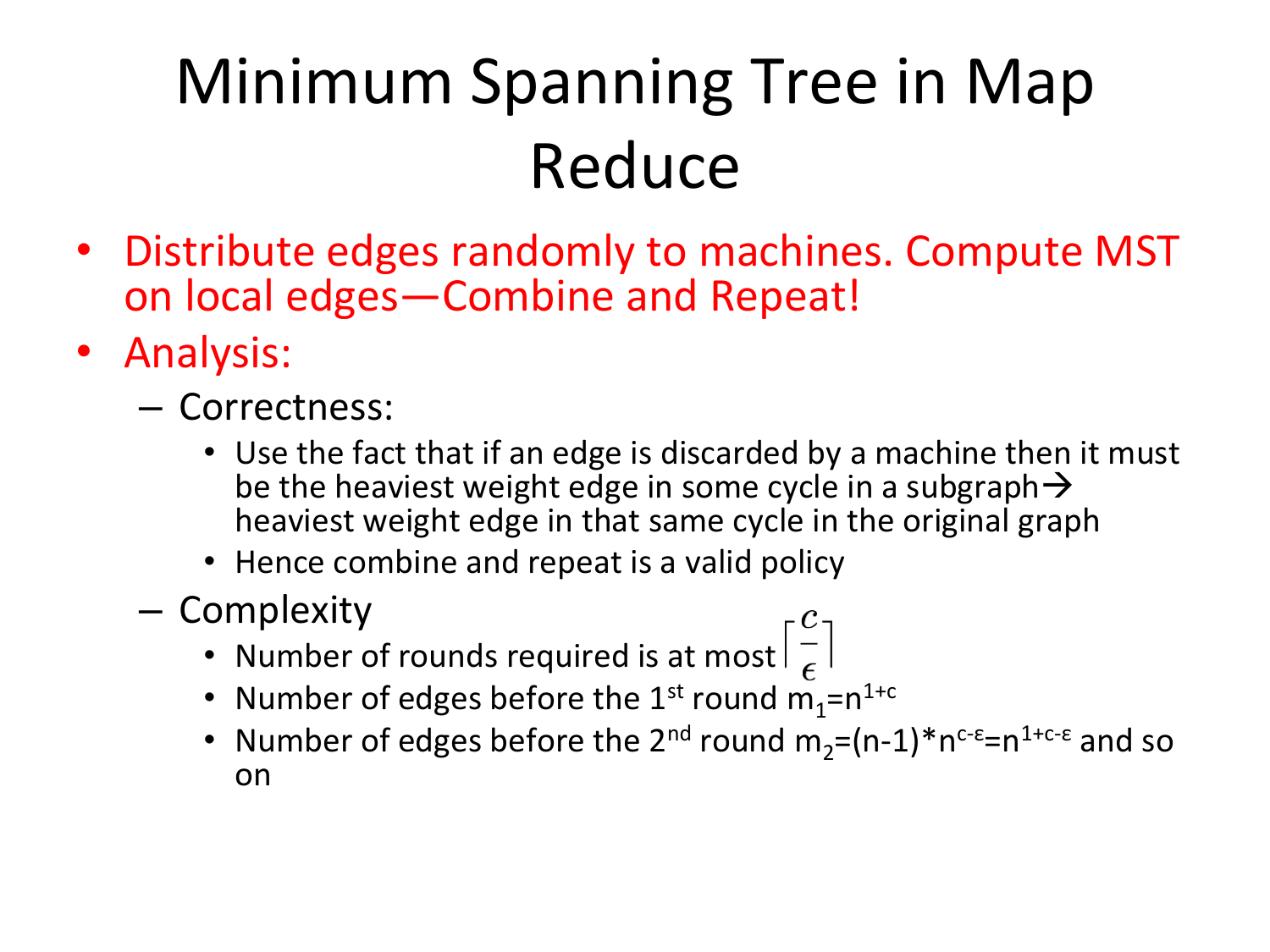#### Minimum Spanning Tree in Map Reduce

- Can we partition the vertices?
	- $-$  A more complex algorithm by partitioning the vertices exist with nearly same complexity
	- Works under the same principle of combine & repeat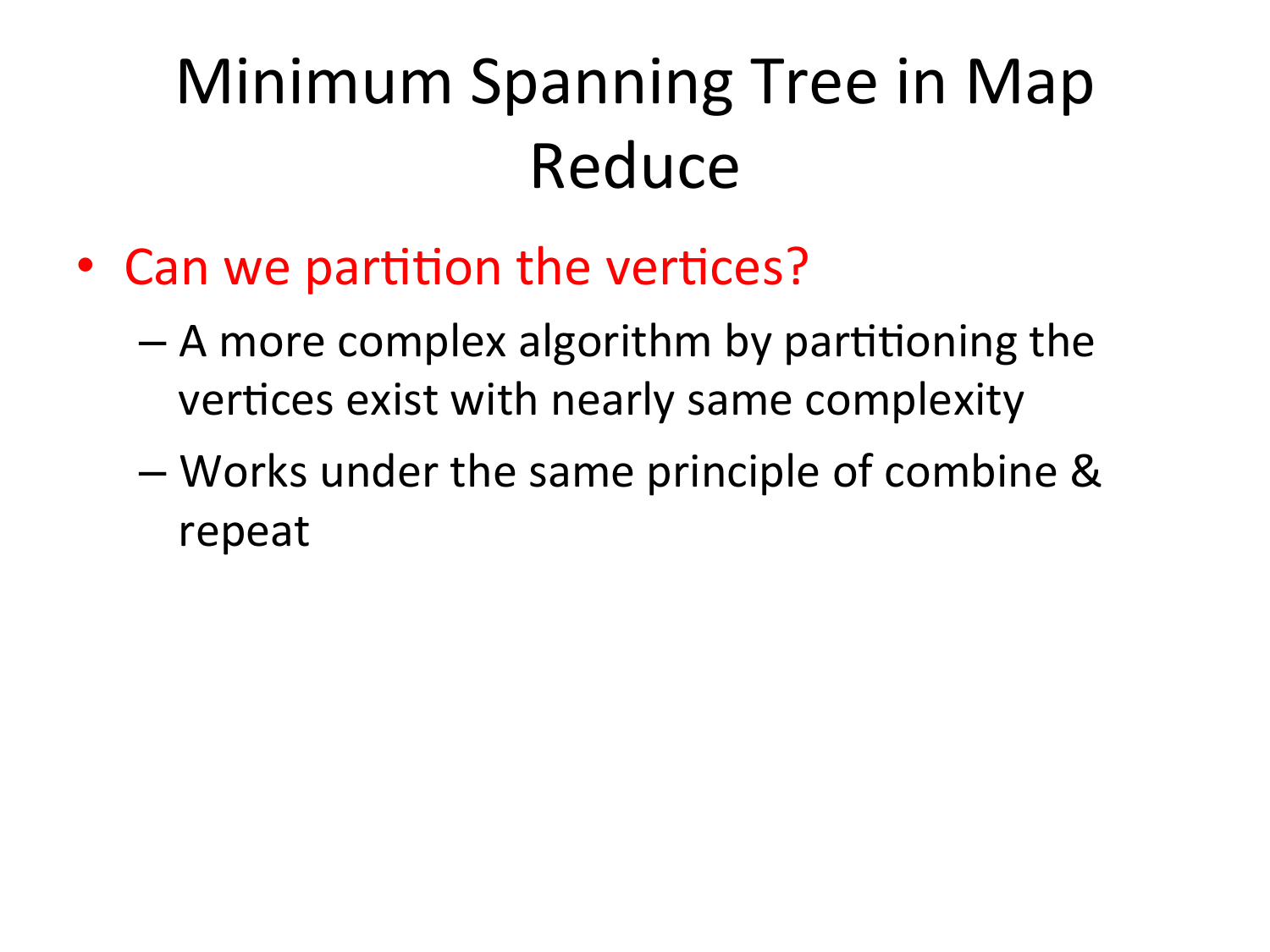## **Graph Streams**

- Sampling Edges
	- Connectivity, MST, Spanners, Sparsifiers, maximum density estimation....
- Sampling Vertices
	- Estimating graph statistic like number of paths of length two/three etc.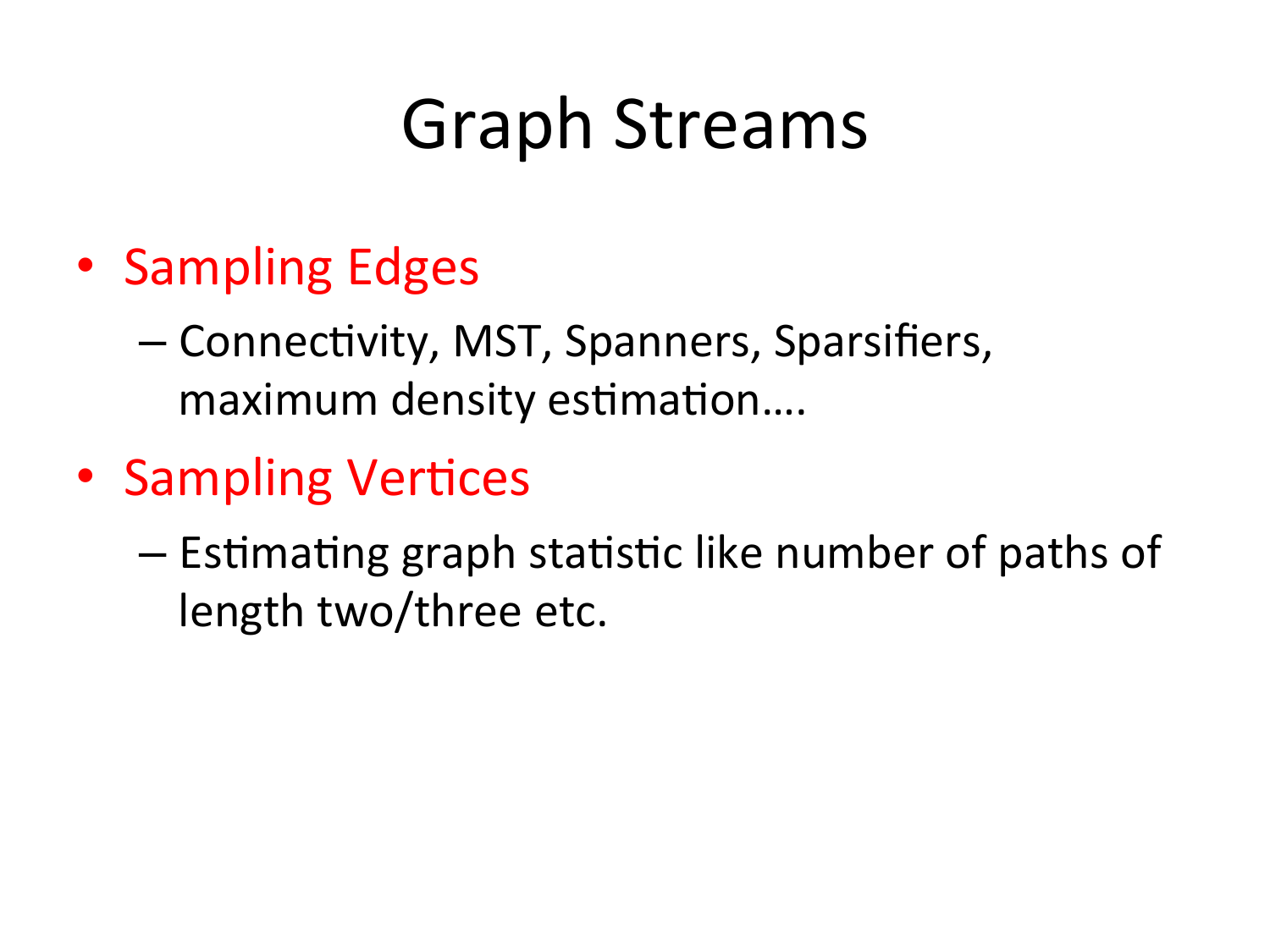#### Linear Sketch

Random linear projection M:  $R^n \rightarrow R^k$  that preserves properties of any  $v \in R^n$  with high probability where  $k \ll n$ .

$$
\begin{pmatrix} & & & \\ & M & & \\ & & v & \\ & & & \end{pmatrix} = \begin{pmatrix} Mv \\ v \end{pmatrix} \longrightarrow \text{answer}
$$

- Many Results: Estimating norms, entropy, support size, quantiles, heavy hitters, fitting histograms and polynomials, ...
- Rich Theory: Related to compressed sensing and sparse recovery, dimensionality reduction and metric embeddings, ...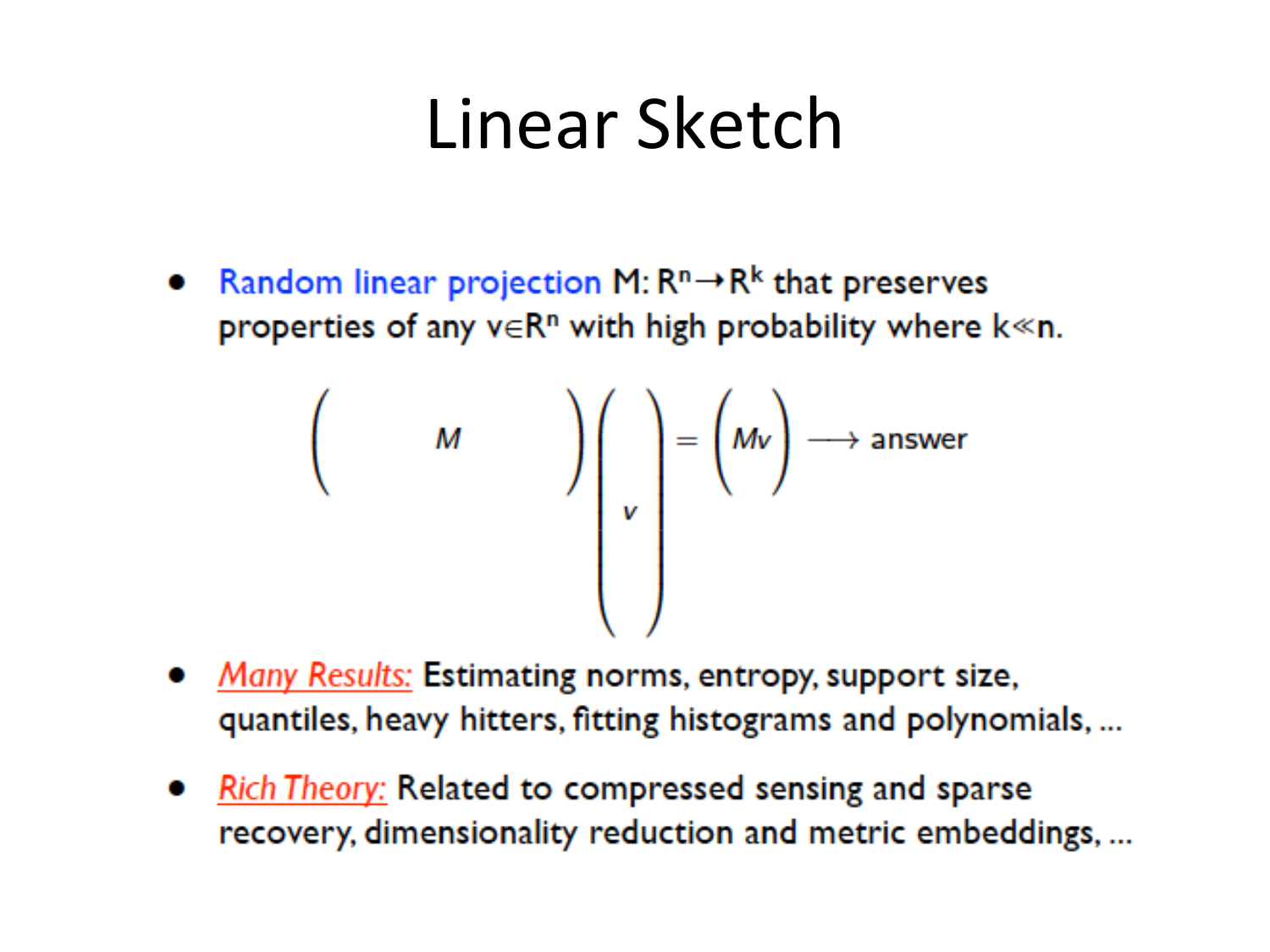#### Linear Sketch for  $F_2$

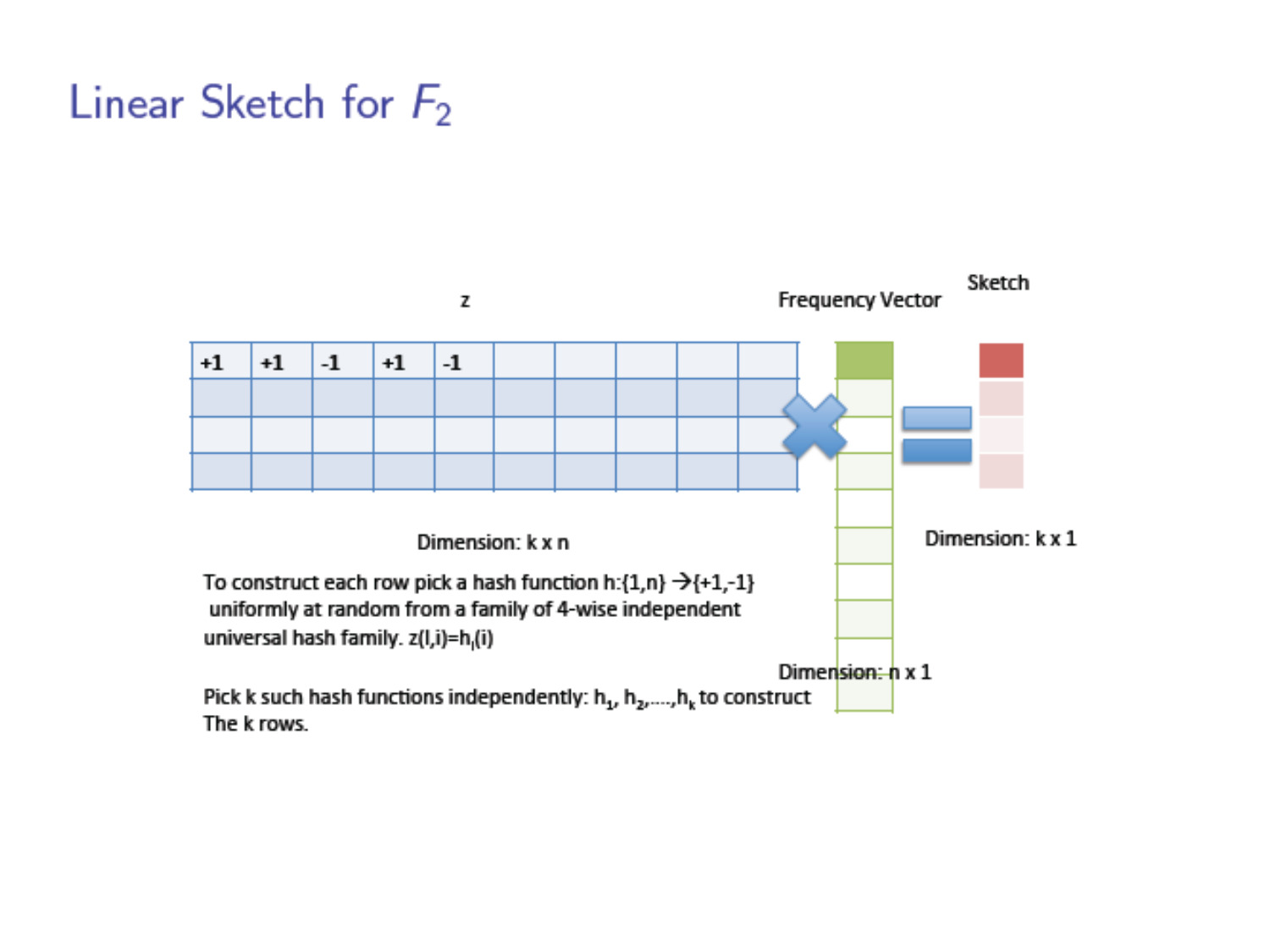# Advantages of Linear Sketch

- Can handle deletion in streams
- Allows for distributed computing
- Exercise: Implement a MapReduce algorithm for computing  $F_2$ where the stream is decomposed into k substeams and sent to k different machines initially.
- Similarly there exists linear sketches for graphs to handle deletion of edges.